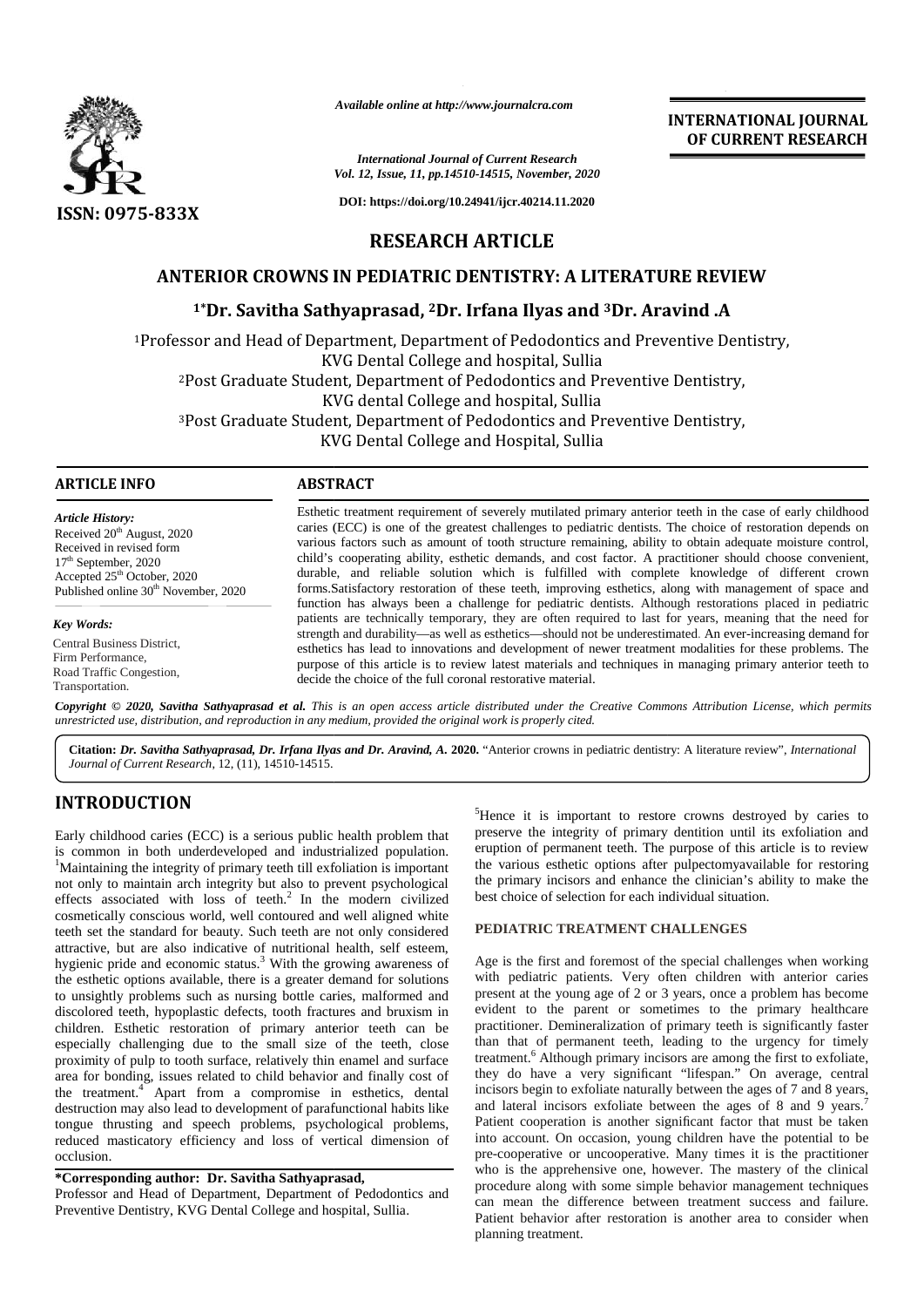Children will not and cannot be expected to be gentle with their teeth. Anterior teeth take a lot of wear and tear, and restorations must be durable and reliable enough to be "kid tough." In addition, up to 38% of children are bruxers.<sup>8</sup> Bruxing leads to flexure of the tooth and the ultimate failure of an intracoronal restoration. Intracoronal restorations of primary anterior teeth rely upon retention from bond to enamel or dentin as the case may be. Any mechanical retention incorporated into the preparation will also help with retention; however, flexure is a problem. Due to the morphology and size of primary teeth as well as the thickness of enamel, retention and adhesive strength are difficult to predict.

**Signifcance of Primary Anterior Caries:** Caries is a biofilm (plaque)-induced acid demineralization of enamel or dentin, mediated by saliva. The disease of early childhood caries (ECC) is the presence of 1 or more decayed (noncavitated or cavitated lesions), missing (due to caries), or filled tooth surfaces in any primary tooth in a child 71 months of age or younger. In children younger than 3 years of age, any sign of smooth-surface caries is indicative of severe early childhood caries (S-ECC). From ages 3 through 5, 1 or more cavitated, missing (due to caries), or filled smooth surfaces in primary maxillary anterior teeth or a decayed, missing, or filled score of  $\overline{4}$  (age 3),  $\overline{5}$  (age 4), or  $\overline{6}$  (age 5) surfaces constitutes S-ECC. The clinical appearance of severe ECC follows a particular pattern: Maxillary incisors followed by the maxillary and mandibular first primary molars and the mandibular cuspids.<sup>9</sup>In addition to management problems, there are a number of procedural problems that need to be addressed while restoring primary incisors. )Their crowns are short and narrow, while the pulp chamber is large with respect to the size of the crown. In pulpectomised primary anterior teeth where the entire crown is destroyed by the carious process, only a small amount of the tooth structure is available for bonding. Enamel, if and when present, is also less amenable to acid etching than the permanent teeth because of more aprismatic enamel. In many cases, the entire coronal structure is destroyed, sparing only the root and hence only dentine to bond to the restorative materials. Not surprisingly, in the past, and often even now, many of these teeth are extracted.<sup>10</sup>This paper addresses various options for restoring those kind of teeth.

#### **Full coronal restorations .<sup>1</sup>**

#### **Indications for full coverage restoration**

- Multisurface caries
- Extensive cervical decalcification
- Following pulp therapy
- Fractured anterior
- Loss most of the tooth structure
- Multiple hypoplastic de disturbances on anterior teeth
- Discolored teeth that are aesthetically unpleasing

#### **Classification**

#### **Based on method of cementation to tooth**

- Bonded crowns polycarbonate crowns, strip crowns, pedo jacket crowns, Artglass crowns
- Luted crowns stainless steel crowns with facing , Kinder Krowns , Cheng crowns, NuSmile crowns, Dura crowns, Whiter Biter crowns, PedoCompu crowns, High density polyethylene veneered crowns

#### **Based on the material of the crowns**

- Polymer polycarbonate crowns, strip crowns
- Pre veneered stainless steel- Nu- smile Signature
- Zirconia EZ pedo, Nu-Smile ZR

 Aluminium veneered with tooth colored material – Pedo pearls

#### **DESCRIPTION**

**Open faced stainless steel crowns:** Stainless steel crowns are most long-lasting, costeffective and reliable for restoration rigorously carious and primary incisors that are fractured. They can be easily placed, resistant to fracture, resistant to wear and continue to attach firmly to tooth until exfoliation. However there is a compromise in esthetics due to the unpleasant silver metallic appearance. Thus various modifications have been adopted to enhance its use in primary anterior teeth.<sup>12</sup>It was introduced by Hartmann in  $1983$ <sup>13</sup> Stainless steel crowns can be modified for its use in the anterior teeth by an open faced stainless steel crown. For this a fenestrationis prepared on the labial surface of the stainless steel crown to leave a crown perimeter which is then restored with a resin veneering/ tooth colored plastic material. The esthetics is fair and provides the advantage of the strength of preformed stainless steel crowns. However the placement of crown is time taking as it involves two-step process.

## **Advantages :<sup>1</sup>**

- Economical
- Robust
- Easy to use
- Well adapted to tooth
- Esthetically pleasing

#### **Disadvantages: <sup>1</sup>**

- Gingival hemorrhage or moisture is present or cannot be controlled,
- Difficult to manage saliva and blood contamination while composite facing is done
- Increased chairside time
- Metal may show at the gingival margin of the crown

Weidenfeld et  $al<sup>14</sup>$  stated that chairside veneering technique is successful in restoring severely damaged anterior teeth and the veneering maintains adaptability, strength and gingival contour with better cosmetic effect.

**Pre veneered stainless steel crowns:** Crowns manufactured with composite resins and thermoplastics bonded to the metal are pre veneered stainless steel crowns. They served to be a suitable, strong, unfailing, and esthetic solution to the complicated challenge of restoring severely carious primary incisors. The various available pre veneered crowns are Cheng crowns, Kinder Krowns, Nu-Smile crowns, Dura crowns.<sup>12</sup>

**Cheng crowns:** Cheng crowns were introduced in 1987 by Peter Cheng Orthodontic Laboratories. They are stainless steel pediatric anterior crowns faced with a superior quality composite, meshbased with a light cured composite.<sup>13</sup>They are naturallooking, stain-resistant crowns and are available for both the right and left centrals, laterals as well as cuspids.<sup>5</sup>

## **Advantages:<sup>13</sup>**

- One visit procedure
- Less technique sensitive
- Most accepted crowns
- Can be autoclaved
- Economic
- Stain resistant
- Does not cause any wearing of the opposing tooth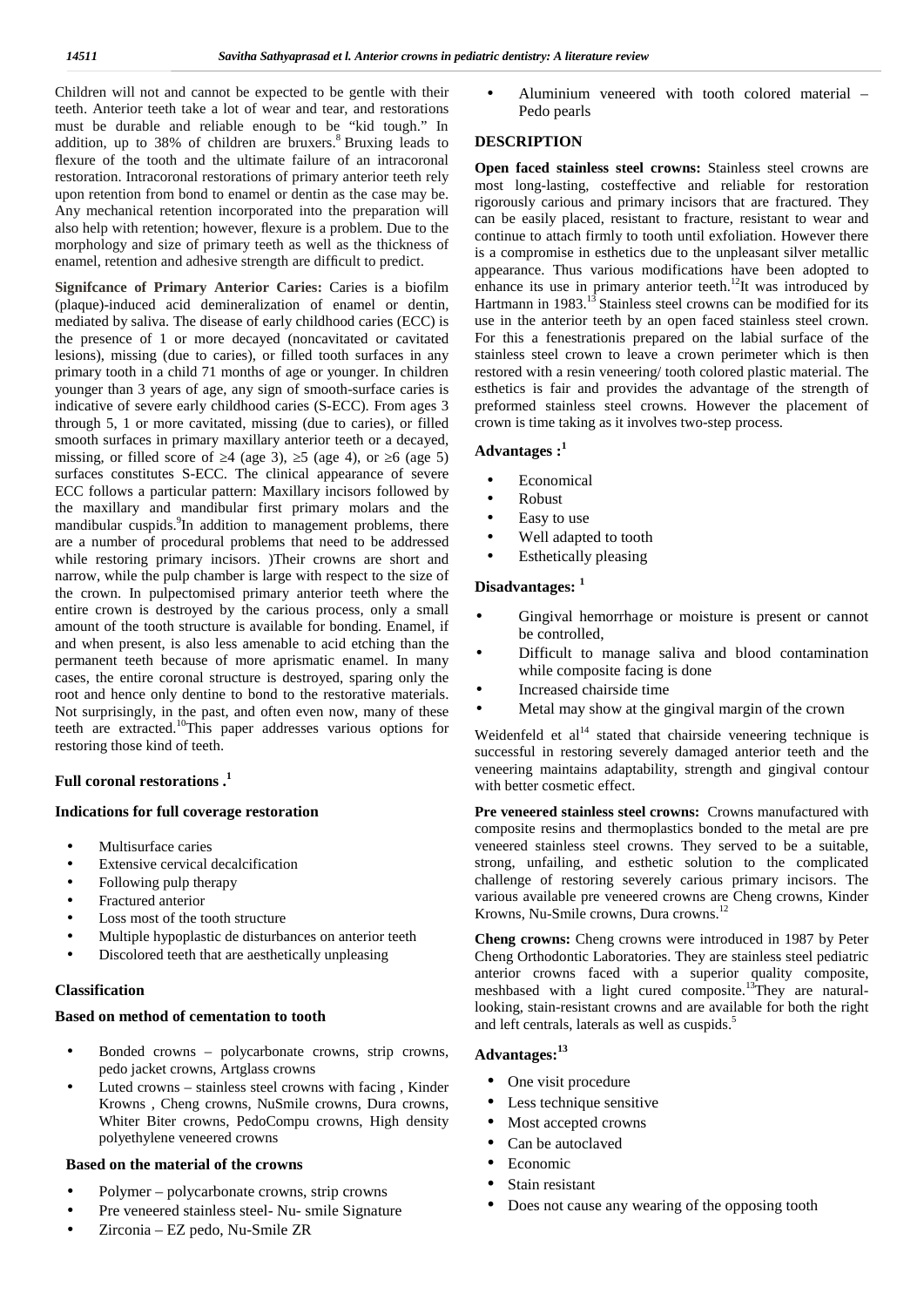**Disadvantages: <sup>13</sup>** Veneer may fracture while crimping Baker et al<sup>15</sup> conducted a study to evaluate the amount of sheer force necessary to fracture, dislodge or deform the esthetic veneer facing of commercially available veneered primary crowns. They concluded that Cheng crowns showed statistically significant results compared to all the other available crowns.

**Kinder Krowns:** Kinder crowns have the most natural shades and contour existing for the pediatric patient. The great intensity and vitality from the lifelike composite divulge a natural smile without the bulky "Chicklet" look of other restorations. They are available in 2 shades i.ePedo 1 and Pedo 2. Pedo 2 shade is the most natural shade $1<sup>1</sup>$  While Pedo 1 shade is for those cases where bleached white tooth color is required. Kinder Krowns can be used in fixed bridge fabrication for replacing lost primary central incisors. These crowns also have an additional mechanical retention called as IncisaLock. It provides better retention and more space for composite, which makes it strong without the need for sacrificing much of tooth structure.<sup>1</sup>

**Nu Smile crowns:** Nu Smile crowns have the most natural looking veneer facing. They can undergo heat sterilization without any significant effect on the bond strength and color. Available in 2 sizes i.e regular and large for centrals, laterals and canines. They have facing only on the labial side, allowing crimping possible only on the lingual side. $5$ 

### **Advantages: 13**

- Natural looking crowns
- Autoclavable
- Good esthetics
- Increased longevity
- Patient- parent's satisfaction
- Less chairside time
- Will not discolor

## **Disadvantages: 13**

- Poor gingival health
- **Costly**
- Bulky
- Crimping may lead to fracture

MacLean et al<sup>16</sup> concluded that Nu Smile crowns are the most clinically successful full coverage restorations for the anterior primary teeth with severe decay.

**Dura crowns:** Dura crowns are high density polyethylene veneered crowns. They can be crimped both on the gingival facial margin as well as the lingual margin. They can be easily festooned and easily trimmed with crown scissors. It has got a full-knife edge. These crowns are available in a single shade. Though these crowns provide better esthetics, but they have a few disadvantages to mention. Crimping of the metal portion will weaken the aesthetic facing and may lead to premature failure. Instead care must be taken to have as much as close fit possible in order to reduce the need for crimping and to minimize the dependence on the strength of the cement. Also it requires a lot of tooth reduction prior to the placement of the crown. Hassan et al stated that sizes and shades of pre veneered stainless steel crowns are also a major problem8

.Guelmann et  $al<sup>12</sup>$  reported that Dura Crown, Kinder Krown, and NuSmile crowns were significantly more retentive when crimping and cement were combined than the non veneered crowns. Gupta et  $al^{18}$  concluded that veneer resistance to fracture for NuSmile crimped crowns was comparable to non crimped crowns. The crimped crowns, however, were associated with greater veneer surface loss.

**Whiter Biter crowns:** Whiter Biter crowns are preveneered stainless steel crowns which have a polymeric coating with a polyester/epoxy hybrid composition.<sup>13</sup>The coating is very thin but it does not peel or chip under normal use and mastication. Roberts et al10 found that 32% of the crowns lose some of the esthetic white facing.

**PedoCompu crowns:** PedoCompu crowns are stainless steel anterior crowns with high quality composite facing and mesh based with a light cured composite crown. They are colorstable and plaque resistant.<sup>1,13</sup>

#### **Advantages:**

- Does not wear the opposing tooth
- Color stable
- Natural appearance

**High density Polyethylene veneered crowns:** Esthetic preformed crowns which are veneered with high density polyethylene that is thermoformed over a preformed stainless steel crown.

## **Advantages: <sup>13</sup>**

- High elasticity
- Great flexural strength
- ) Can withstand shear force
- Natural appearance
- High density polyethylene adapts to tooth by mechanical retention and does not disengage easily
- Chipping, crazing and splitting does not occur
- High density polyethylene has greater density over the composite facing that is commonly used

**Pedo Pearls Pedo:** Pearls are metal crowns coated with epoxy resin, which serve as permanent crowns for primary teeth. The difference was that the metal used was aluminum in place of stainless steel. The epoxy resin coating adheres better with aluminum surface rather than stainless steel. Available in universal size and can be used on any side. This was first introduced in 1980.

However, the aluminum crowns are quite soft and which may create a problem with long-term permanence. Likewise in the areas of heavy occlusion, there is usually wearing off of the white coating.<sup>13</sup> In spite of these problems they offer, these crowns can be easily placed of all the crowns with reasonable esthetics.<sup>1</sup> While using these crowns it is advisable to fill them with either self cure or dual cure composite rather than using regular luting cement. When the epoxy resin coating wears off at the contact point with the opposing tooth, it can be patched up with more composite. Pedo pearls crowns should be avoided in the patients with a history of bruxism.<sup>13</sup>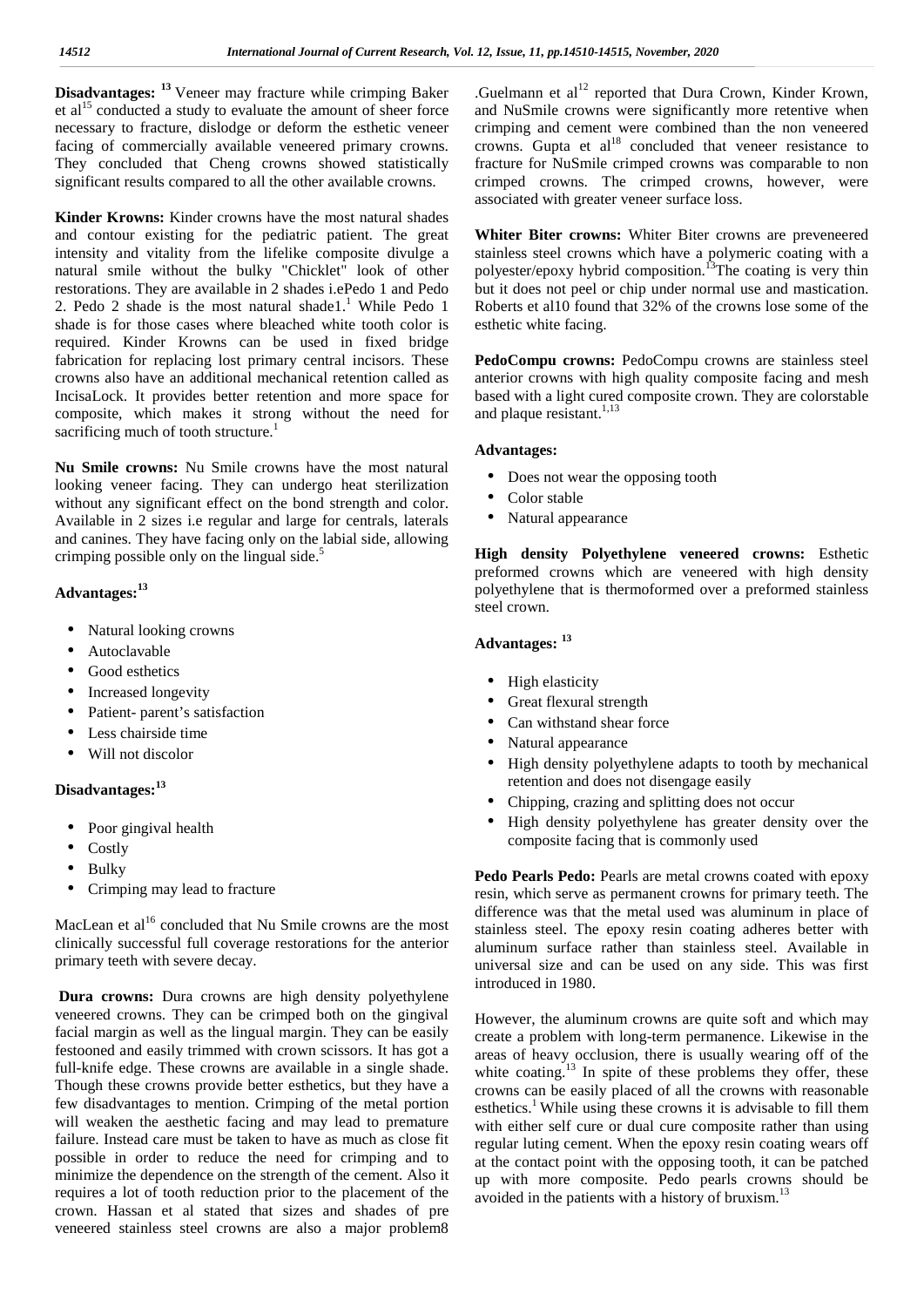**Strip crowns:** It is the most frequently used and esthetic of all the available restorations for the treatment of decayed primary incisors. These crowns are filled with composite resin and bonded on the tooth to be restored.

#### **The benefits of these crowns include<sup>13</sup>**

- Parent/patient are usually satisfied
- Ideal for the build-up of ankylosed tooth
- Simple to fit & trim
- Removal is fast & easy
- Easily matches natural dentition
- Leaves smooth shiny surface
- Easy shade control with composite
- Superior esthetic quality
- Ideal for photo cure
- Crystal clear and thin
- Large selection of size
- Easy to repair

The crowns help to seal the underlying tooth from acid attacks and reduce the chance of further decay on the tooth. The success rate depends on how much amount of sound tooth is available for the placement of the crown.<sup>1</sup>

## **Indications: <sup>13</sup>**

- Interproximal caries, multisurface caries on primary anterior teeth
	- After pulp therapy
	- Restoration of fractured tooth
	- Hypoplastic anterior teeth
	- Amelogenesis imperfecta
- ) Discolored anterior teeth<br>Congenitally malformed
- Congenitally malformed primary incisors

## **Contraindications:<sup>13</sup>**

- Insufficient tooth structure for retention
- Deep overbite
- Bruxism
- Periodontal diseases

Margolis  $FS^{20}$  describes the use of strip crowns as relatively easy technique which produces beautiful outcome in relatively short time. Ram &Fuks et al<sup>21</sup> observed a success rate of resin composite strip crown with a 2 yr follow up and concluded that strip crown is an esthetic modality with a satisfactory means of restoring carious primary incisors. Kupietzky& Waggoner<sup>22</sup> assessed parental satisfaction for composite strip crowns and concluded that parents were satisfied with the crowns regardless of the color, size or overall appearance. However they were not satisfied when asked about the durability of strip crowns. Though these crowns are widely accepted by patients, the chances of its failure are more. The reasons for this maybe due to technique sensitive procedure, adequate tooth structure is required and any lapse in patient selection, moisture and blood loss control, tooth preparation and placement of resin.

**Polycarbonate crowns:** Polycarbonate crowns are acrylic resin crowns for restoration of primary anterior teeth. It is esthetic than stainless steel crowns, easily trimmed and can be adjusted with pliers. The crowns can be crimped because of its flexibility. It is available in a universal colori.e translucent cement shade.<sup>1</sup>These crowns cannot resist the strong abrasive forces thus leading to occasional fractures; thus it is contraindicated in cases of severe bruxism and deep bite.<sup>13</sup>

**Artglass crowns:** Artglass is a polymer glass which provides a natural feel, bond ability associated with composite but esthetics and longevity of porcelain. It is a bifunctional and multifunctional methacrylates which forms a three dimensional molecular network with highly cross-linked structure. Due to such structural nature of the crown they are also known as "organic crowns". It consists of 55% microglass and 20% silica filler. $1$ 

## **Advantages**

- Esthetics same as natural dentition
- Durable
- Wear is similar to enamel
- Inorganic filler particles provide color stability and make them plaque resistant
- Flexural strength is over 50% higher than porcelain
- Can be easily adjusted or repaired intraorally
- Ease and bondablitiy of a composite.
- Requires minimum chairside work

#### **Pedo jacket crowns**

Pedo jacket crowns are made up of a tooth-coloredcopolyester material, which is filled with resin material and left on the tooth after the polymerization instead of being removed as it is done in strip crowns. These crowns are available in only one shade, which is very white, so matching the up adjacent, non restored teeth can be hard. Also, because the crowns are made of copolyester, so they cannot be trimmed or reshaped with a highspeed finishing bur which may lead the material to melt to the heat produced by the bur.<sup>1</sup>

## **Advantages: <sup>13</sup>**

- Crown placement can be completed in a single sitting
- Cost effective
- Multiple adjacent restorations with minimal tooth reduction
- Crown will not split, stain or crack
- Can be trimmed with scissors
- Disadvantages:  $^{13}$
- Available in a single color so shade selection is difficult
- Cannot be reduced by using high speed finishing bur

**Zirconia crowns:** It was introduced by John P Hansen & Jeffery P Fisher in  $2010$ .<sup>13</sup>Zirconia is a form of crystalline dioxide of zirconium. In particular, the yttriumoxide-partially stabilized zirconia (3Y-TZP) has mechanical properties very similar to those of metals and yet it has a color same as that of teeth. The mechanical strength of these crowns is similar to that of stainless steel crowns.<sup>23</sup> EZ crowns are the first manufactured zirconia crowns. EZ Pedo Company developed monolith zirconia pedo crowns as anterior and posterior crowns. They are solid tooth coloredmaterial that looks extremely esthetic from front view as well as inside the mouth.<sup>13</sup>Ashimaet al15 reported a case of a 4 yr old boy with discolored upper anterior teeth. They used zirconia crowns as it provides tooth like esthetics and strength close to available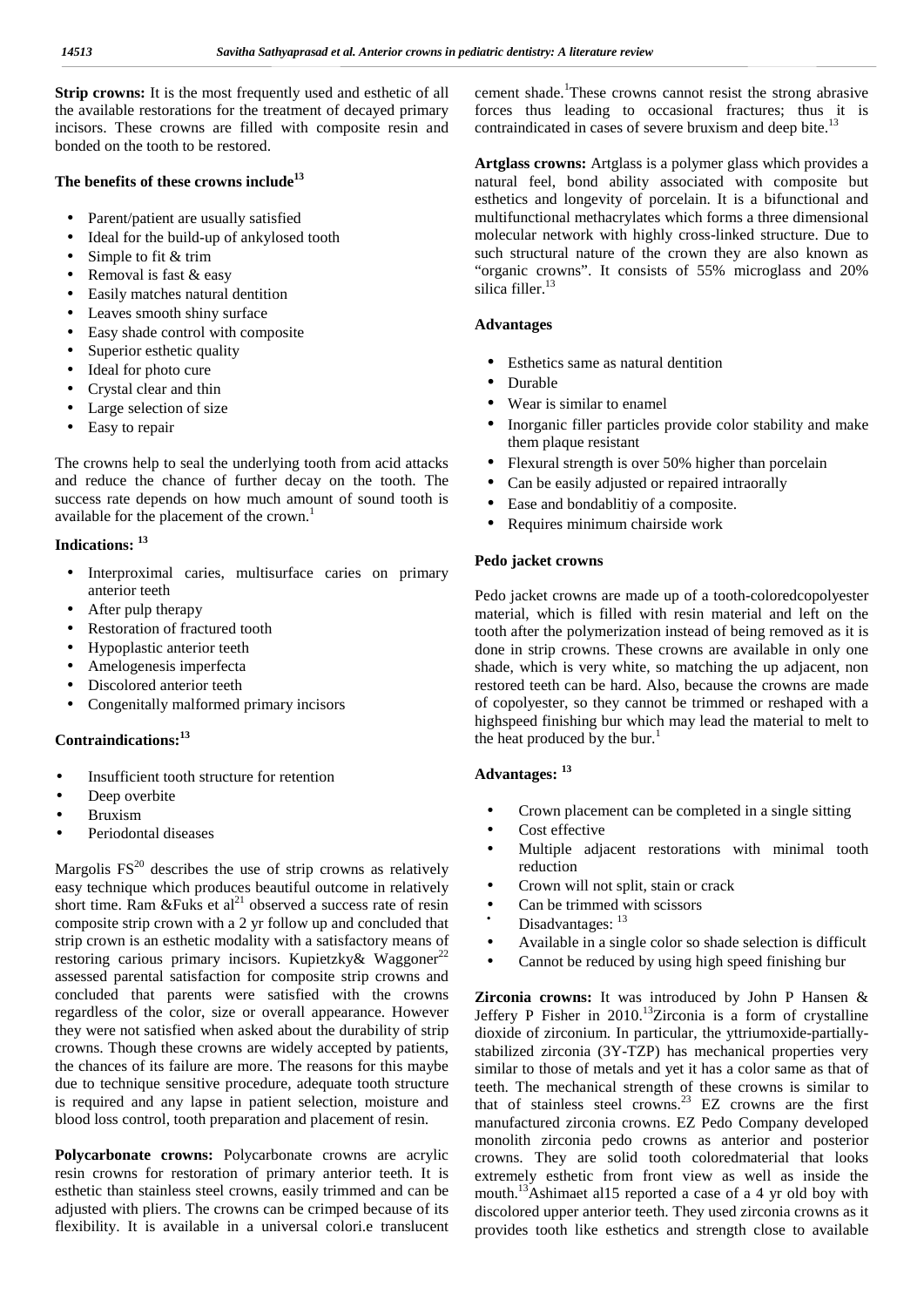metal crowns. They concluded that zirconia crowns are simple and efficient and represents a hopeful alternative for rehabilitation of severely decayed or fractured primary anterior teeth. More recently, a new type of ceramic material, based on zirconium dioxide, has been developed. Yttria-stabilized tetragonal zirconia polycrystal, Y-TZP, has a unique ability to resist crack propagation. This material is best suited for use in the restoration of posterior tooth.<sup>25</sup>

Cerec crowns – All ceramic crowns: Cerec crowns use CAD/CAM technology for the fabrication of the crowns. The whole procedure can be completed in a single visit. A digital image of the prepared tooth is taken and then converted into 3D computerized model of tooth, which is used as a model for fabrication of the crown. The ceramic blocks come in a wide variety of shades and colors and it is matched and selected as per the adjacent teeth.<sup>13</sup>

#### **Advantages**

- Single visit
- Time saving
- No temporization required
- Improved esthetics
- Very durable

#### **Disadvantages**

- Very expensive
- Requires extra training on the dentist's part to know the technology

**Biologic crowns:** It is a technique in which fragment reattachment using natural teeth is done and it is known as biologic restorations. It meets the esthetic as well as standards of natural teeth. This procedure was published as a case report first in 1964 by Chosak and Eildeman. They can be made from fragments selected from natural extracted teeth or from a bank of tooth tissues and can be bonded to the tooth with dual cure composite.

#### **Benefits**

- Natural esthetics
- Superficial smoothness and cervical adaptation compatible to surrounding teeth
- Avoids long clinical appointments
- Avoids laborious techniques
- Inexpensive

#### **Limitations**

- Lack of patient acceptance
- Lack of availability of teeth with similar structure, texture and color
- J Longevity is poor.<sup>13</sup>

Sancheset  $al^{26}$  evaluated the biological restorations as a treatment option for primary molars and found that it provided a good alternative to other esthetic restorative options.

## **Figaro crowns <sup>27</sup>**

Figaro Crowns are recently introduced crowns for primary teeth. These are said to be all white, metal- free, and BPA (Bisphenol-A)-free, and are made from the highest – quality, safest, and time-tested products used in dentistry and medicine today. Figaro Crowns are made in the U.S.A. and possess all ISO Certifications required by Canada Health and the FDA. The technique of crown preparation, selection, and delivery is similar to what is taught in dental school when placing a Stainless Steel crown (Figaro Crowns).

#### **Figaro Crowns' materials are said to be:**

- Biocompatible comprised of the same material currently used in pacemakers
- Strong created for superior strength to withstand grinding and chewing bite force
- Safe thoughtfully designed with materials that do not allow for sharp edges due to tooth grinding or shattering of the crown while clenching or chewing
- Cost Effective we have virtually eliminated the risk of failure at delivery (i.e. cracking, breaking & chipping)
- BPA and Metal Free provide peace of mind and reassurance for patient's parents
- Autoclavable Studies yet to be done to prove the factors or advantages of Figaro crowns over other crowns.

#### **Conclusion**

Esthetic dentistry focuses on function and beauty with the values and the individual needs of the patient involving an attitude, artstic ability, intuition and technical competence. Esthetic dentistry can provide the beautiful smile that both parents and children desire. Dentists who care for children have the wonderful task and ability to create beautiful smile for these young patients. Many restorative options exist for treating primary anterior teeth. Finally the choice of restorative technique depends upon the operator preferences, esthetic demands by the parents and child's behaviour that affect the ultimate outcome of which ever restorative material chosen.

#### **Limitations**

The pedodontist has a wide array of esthetic crowns available for restoring primary anterior teeth. But majority of these crowns are manufactured only for maxillary primary anterior teeth. If full coronal restoration of mandibular incisors is desired, it requires the use of a maxillary lateral crown form, which regrettably, results in a very massive looking restored incisor. Other drawbacks of these crowns are that a few crowns are expensive and cannot be provided to the patients belonging to lower socioeconomic strata of the society. The beauty of the esthetic crown will depend on the clinician's knowledge, child's behavior, and retention of the crown and proper maintenance of the oral hygiene.

## **REFERENCES**

- 1. Sahana S, Vasa AA, Sekhar R, Prasad K. Esthetic crowns for primary teeth: a review. Ann Essences Dent. 2010 Apr 13;2(2):87-93.
- 2. American Academy on Pediatric Dentistry Clinical Affairs Committee-Developing Dentition Subcommittee; American Academy on Pediatric Dentistry Council on Clinical Affairs. Guideline on management of the developing dentition and occlusion in pediatric dentistry. Pediatr Dent 2008-2009;30(Suppl):184-95.